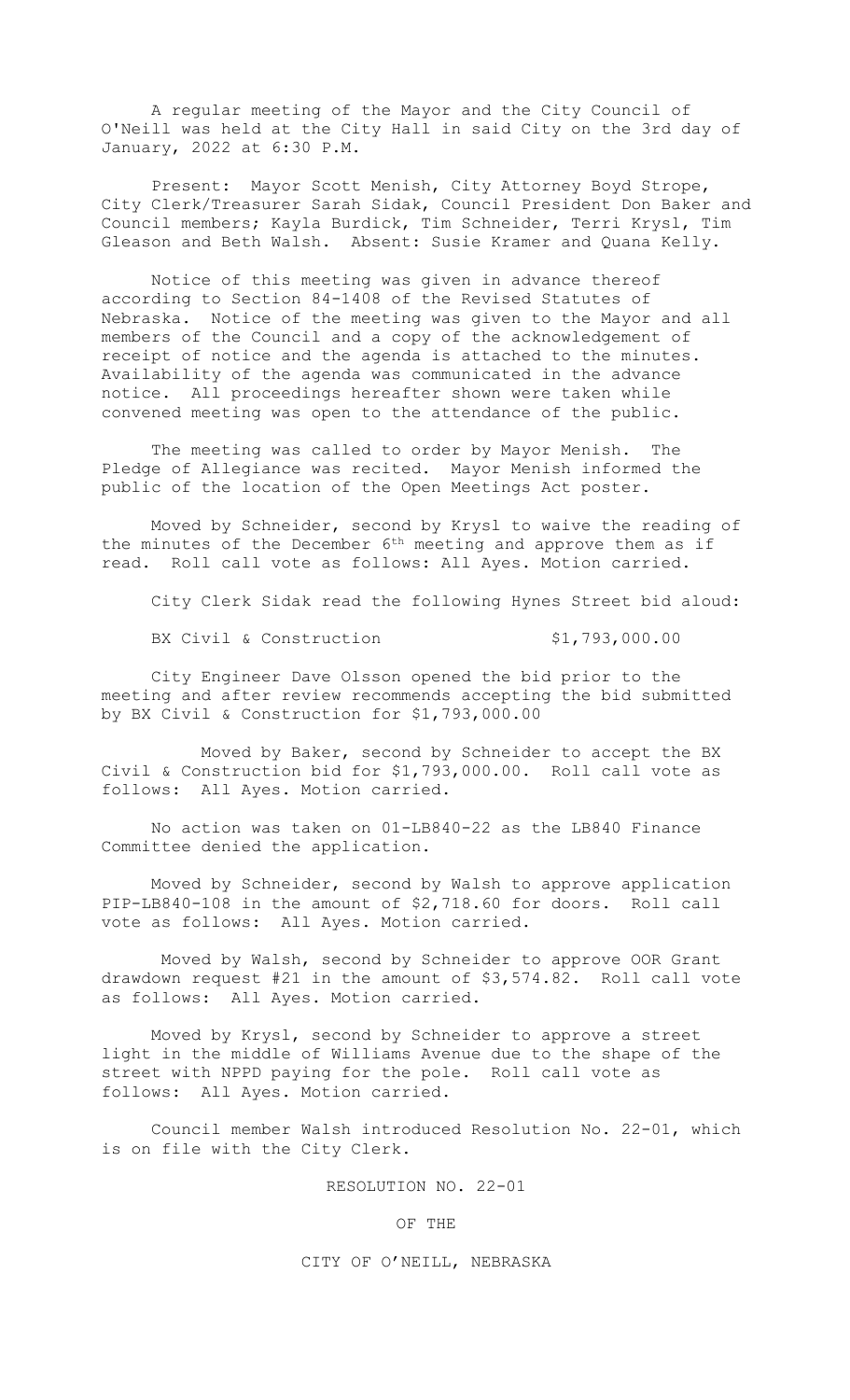BE IT RESOLVED BY THE MAYOR AND CITY COUNCIL OF O'NEILL, NEBRASKA, that:

Sec. 1. The City of O'Neill must be the entity to make the request and take official action in order to use Highways 20/275/281 for events and a parade, and since they are within the corporate limits of O'Neill, NE.

Sec. 2. As required by subsection (2) LB 589/NRS \*39- 1359, that the City accepts all duties set out in said subsection, and

Sec. 3. If a claim is made against the state, the City shall indemnify, defend, and hold harmless the state from all claims, demands, actions, damages, and liability, including reasonable attorney's fees that may arise as a result of the special event.

Sec. 4. The City of O'Neill approves and adopts a resolution as outlined above, for a Special Events activity

- Painting of the Shamrock on a portion of Highways 20, 281 and 275, within the corporate limits of the City of O'Neill, NE, to be held March 16, 2022 (Wednesday) from 5:00 P.M. to 1:00 A.M. from Eighth Street to First Street
- St. Patrick's Day Celebration Parade on a portion of Highways 20, 281 and 275, within the corporate limits of the City of O'Neill, NE, to be held March 19, 2022 (Saturday) from 10:00 A.M. to 3:00 P.M, from Eighth Street to First Street.
- Back to School on a portion of Highways 20, 281 and 275, within the corporate limits of the City of O'Neill, NE, to be held in August 2022.
- Christmas/Winter Parade on a portion of Highways 20, 281 and 275, within the corporate limits of the City of O'Neill, NE, to be held December 2, 2022.

PASSED AND APPROVED this 3rd day of January, 2022.

SCOTT MENISH, MAYOR

ATTEST: (SEAL)

## SARAH SIDAK, CITY CLERK

Moved by Walsh, second by Gleason to adopt Resolution No. 22-01. Roll call vote as follows: All Ayes. Motion carried.

Moved by Schneider, second by Burdick to approve Mike Walker to the Fire Department. Roll call vote as follows: All Ayes. Motion carried.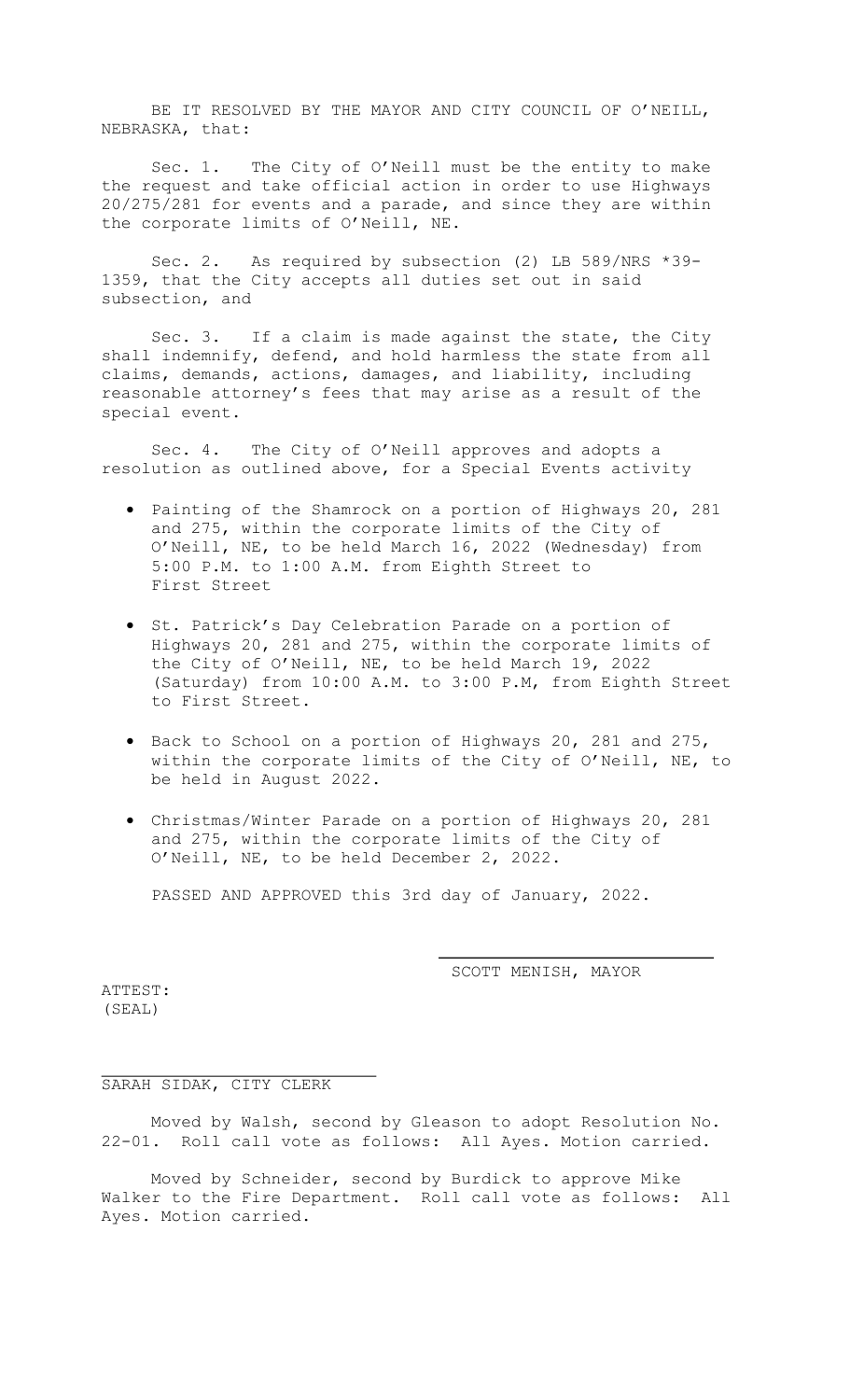Moved by Baker, second by Gleason to approve the Treasurer's Report. Roll call vote as follows: All Ayes. Motion carried.

City attorney Strope disclosed to the Council that Mayor Scott Menish has filed with the City a Contractual Interest Statement, Nebraska Accountability and Disclosure Commission Form C -3 stating this is a non-exclusive open contract between the City of O'Neill and Scott Menish. The City Department Supervisors may, at their option, hire Scott Menish to provide labor and jobs to be completed in City facilities and parks. Claims shall be paid 30 days after submission. This contract will have a duration for his term, as listed above (through 2022). Jobs to include, but not limited to: general repair of facility doors, walls, general labor and cleaning of the fire hall.

Moved by Krysl, second by Walsh to approve the Contractual Interest Statement, Nebraska Accountability and Disclosure Commission Form C-3 signed by Scott Menish. Roll call vote as follows: All Ayes. Motion carried.

Moved by Walsh, second by Gleason to approve the bill submitted at this meeting by Scott Menish. Roll call vote as follows: All Ayes. Motion carried.

Attorney Strope disclosed to the Council that Council Member Timothy Schneider has filed a Contractual Interest Statement, Nebraska Accountability and Disclosure Commission Form C -3 stating this is a non-exclusive, open contract between the City and O'Neill Lumber. The City may, at its option, make purchases from O'Neill Lumber. Purchases made only by designated City personnel. All purchases are sales tax exempt and all claims shall be paid within 30 days after submission.

Moved by Walsh, second by Baker to approve the Contractual Interest Statement, Nebraska Accountability and Disclosure Commission Form C-3 signed by Tim Schneider. Roll call vote as follows: Aye; Krysl, Baker, Burdick, Gleason and Walsh. Nay: None. Abstain: Schneider. Absent: Kelly and Kramer. Motion carried.

Moved by Krysl, second by Gleason to approve the bill submitted at this meeting by O'Neill Lumber. Roll call vote as follows: Aye; Krysl, Baker, Burdick, Gleason and Walsh. Nay: None. Abstain: Schneider. Absent: Kelly and Kramer. Motion carried.

Moved by Krysl, second by Schneider to approve the remaining bills. Roll call vote as follows: All Ayes. Motion carried.

## **ALL FUNDS**

| 196,731.57                        | FED & FICA, tax                    | 44,924.58 |
|-----------------------------------|------------------------------------|-----------|
| 3, 255.69                         | Appeara, su                        | $\star$   |
| Black Hills Energy, util 1,892.24 | BlueCrossBlueShield, ins 40,378.42 |           |
| 1,805.01                          | Guardian, ins                      | 1,554.54  |
| 9,568.67                          | NE Dept. of Revenue, tax           | 6,898.02  |
| 12,816.70                         | NT&T, phone                        | 1,112.40  |
| 1,000.00                          | Reiser Ins., ins                   | 17,126.00 |
| 212.35                            | Verizon, phone                     | 752.32    |
| 6,621.44                          |                                    |           |
|                                   |                                    |           |
| 91.25                             | Century Link, phone                | 57.61     |
|                                   |                                    |           |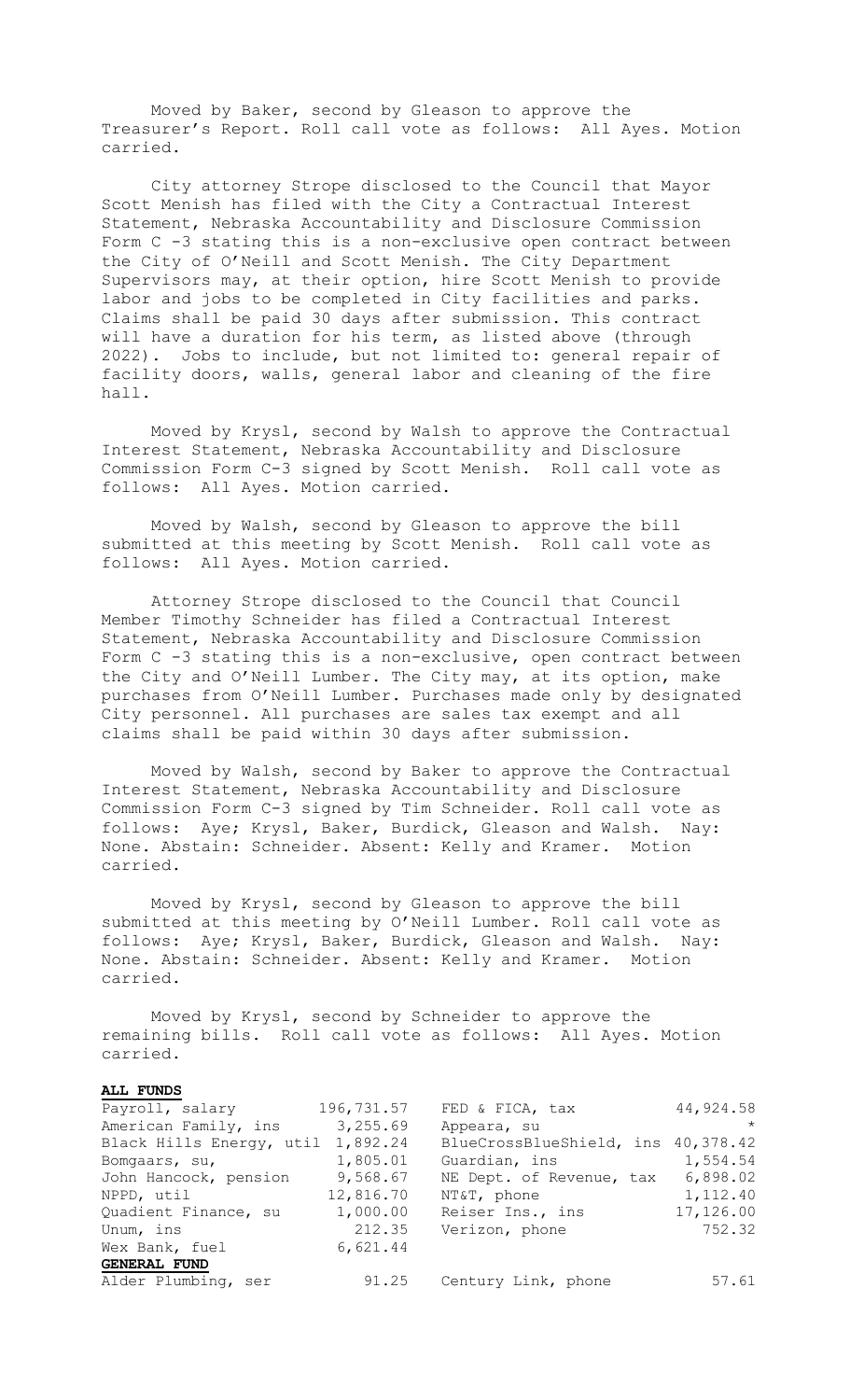Contingent Fund, su 177.76 Dana F Cole, pmt 3,950.00 Dearborn Life, ins 92.88 Floor Maintenance, su 403.47 GreatAmerica Finance, ser 488.50 Holt Co Independent, ad 513.34 Island Supply Welding, su 34.05 KBRX, ad 31.05 7.50 LB840 Fund, pmt 32,729.46 Scott Menish, ser 100.00 Municipal Code, ser 100.00 Ogden's, su 29.95 O'Neill Tire, ser 49.50 One Office, su \* Precision IT, ser  $190.00$  Dori Rich, clean  $885.00$ SiteOne, su 583.75 Strope & Gotschall, fees 1,405.00 Tax Commissioner, tax 61.40 Torpin's, su and 26.28 **POLICE FUND** A & J Tire, ser 139.41 Century Link, phone 65.08 Jackolyn Collier, clean, su 160.00 Contingent Fund, su 140.03 Jack's Uniforms, su and 1,689.72 Maria Morales, pmt and 33.75 NE Law Enforcement, fees 135.00 0'Neill Car Wash, ser 33.75 O'Neill Tire, ser 104.99 One Office, su \* Lynn Peavey Co, su 37.68 Positive Concepts, su 195.77 Quill, su 202.97 Strope & Gotschall, fees 612.50 Sunset Law Enforcement, su 124.50 Taylor Made, su 139.50 **STREET FUND** Accounts Management, pmt 384.60 A & R Const., ser 690,458.51 Cole Redi Mix, su 222.00 Emme Sand & Gravel, su 2,817.13 Hendricks Small Engine, ser 49.50 Holt Co Independent, ad 31.84 John Deere Financial, pmt40,874.22 Mitchell Equip, su 323.25 Olsson, fees 63,474.92 O'Neill Auto, su 19.60 O'Neill Lumber, su and 238.79 Quality Alignment, ser and 219.74 Ranchland Auto, su 108.81 RSR Electrical, ser 30.00 **SEWER FUND**  $\text{Colonial}$ , su  $\text{Colonial}$ ,  $\text{S}4.54$ Dana F Cole, pmt 2,000.00 Denali WA Solutions, ser 91,977.00 Farmers Pride, fuel  $189.49$  Jacob George, re  $100.00$ Grainger, su 314.05 Hach, su 35.12 K&K Welding, ser 100.70 Midwest Lab, ser 793.50 NE State Fire Marshal, fees 120.00 One Call, ser  $92.55$ One Office, su  $\longrightarrow$  O'Neill Electric, ser 113.00 O'Neill Lumber, su 34.26 O'Neill Shopper, ad 4.25 O'Neill Tire, ser 102.99 Ranchland Auto, su 165.04 Stanley Petroleum, ser 374.50 Strope & Gotschall, fees 472.50 Tax Commissioner, tax 3,786.00 USA Blue Book, su 323.50 **WATER FUND** Badger Meter, su 77.10 City Utility Deposit, re 1,360.00 Contingent Fund, su  $470.59$  Dana F Cole, pmt  $2,000.00$ Fedex, ser 118.12 Grainger, su 96.06 Municipal Supply, su  $71.62$  NDEE, pmt 575.00 NE Public Health, tests  $45.00$  NE Support, pmt 545.52 Niobrara Valley, util  $\qquad \qquad ^{\star} \qquad$  One Call, ser  $\qquad \qquad$  92.54 One Office, su \* O'Neill Lumber, su 26.78 O'Neill Shopper, ad 4.25 O'Neill Tire, ser 102.99 Pinnacle Bank, su  $150.30$  Ranchland Auto, su  $41.31$ Strope & Gotschall, fees 87.50 Tax Commissioner, tax 4,922.96 BILLS FOR JANUARY 3, 2022 (CONTINUED) **SOLID WASTE FUND** Accounts Management, pmt 887.48 Butler Co. Landfill, fee 35,422.34 Connot Tire, ser  $103.90$  Cubby's, fuel  $576.78$ Holt Co Independent, ad 74.94 Irwin's Engine, ser 1,476.26 Matheson Tri-Gas, su 73.53 Niobrara Valley, util \* Northern Truck Equip, su 392.76 Olsson, fees  $2,845.29$ Ranchland Auto, su and 147.16 Dori Rich, clean and 300.00 **COMMUNITY IMPROVEMENT FUND** A & R Const., ser  $472.50$  CDS Inspections, fees 1,500.00 Shad's Electric, ser 582.82 Strom Construction, ser 2,318.71 Tore It Up Roofing, ser 11,179.99 **LB840 FUND** Strope & Gotschall, fees 70.00 TIM SCHNEIDER, WARD II TERRI KRYSL, WARD III